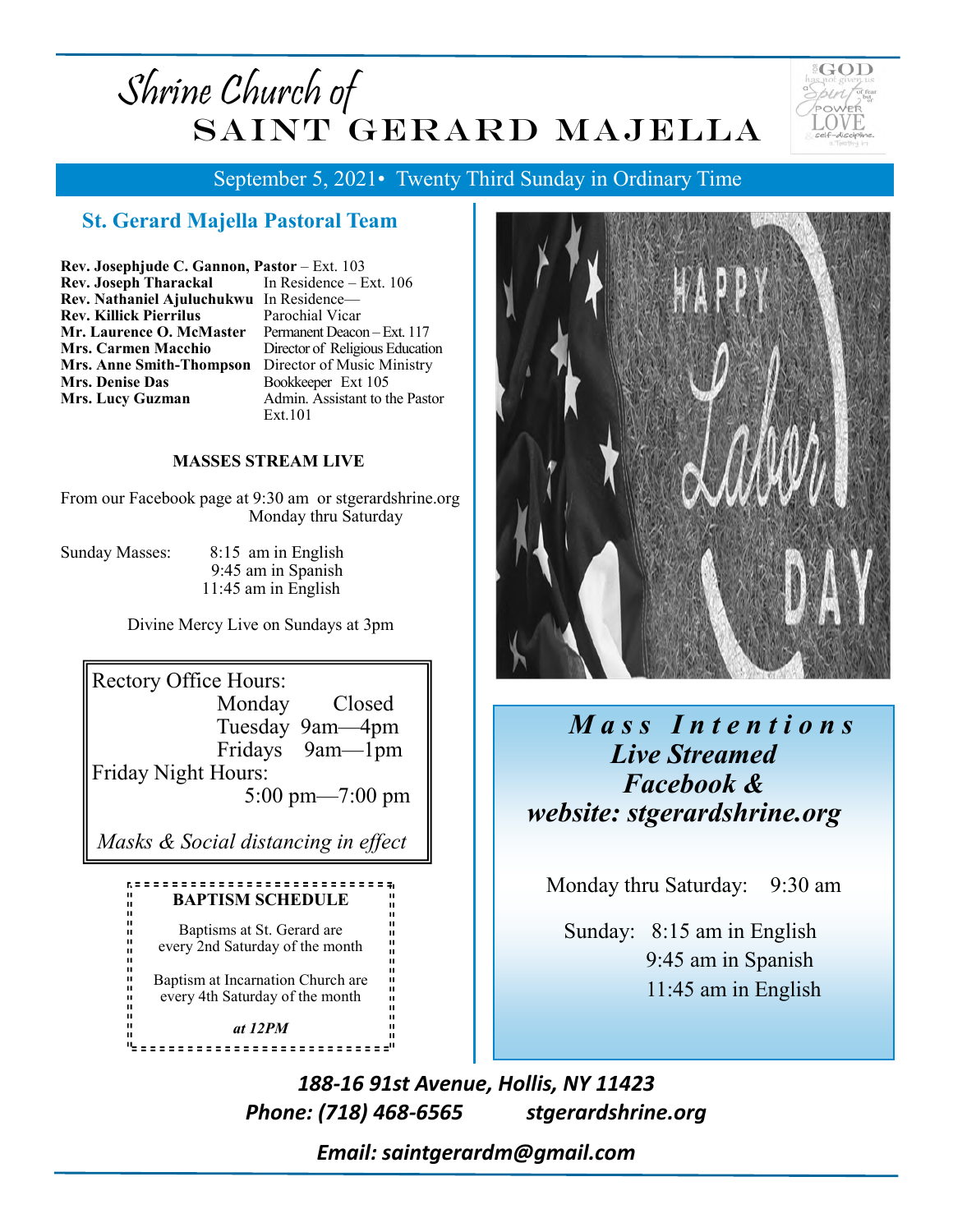#### **Parish Meetings**

CUB PACK 91 (Boy Scouts ages 5-10): Meets Mondays at 6:30 PM in the Welcome Center

CHOIR REHEARSALS: CHURCH - SPEAK TO ANN for practice schedule and to JOIN THE CHOIR

FAMILY OF CHRIST PRAYER GROUP Fridays at 8 pm in the Welcome Center. All are Welcome! Contact Ofelia or Margie for schedule and to join.

DIVINE MERCY GROUP-Meets every Sunday at 3pm in the Welcome Center.

JESUS ESTA VIVO PRAYER GROUP Fridays at 8 pm in CHURCH JESUS & MARY PRAYER GROUP Wednesdays after 9 am Mass YOUTH GROUP 8 to 12 grade - every Sunday 12:30 pm in the Welcome Center. PLEASE JOIN US!

**SPANISH LEGION OF MARY/ LEGION DE MARIA** 

- contact Hilda Cortes for details.

#### **St. Gerard Majella Information**

#### **RECTORY OFFICE HOURS BY APPT ONLY**

#### **Must WEAR MASK & SOCIAL DISTANCE**

**Shrine Church of St. Gerard Majella** or #SGMHOLLIS on Facebook and see Youtube

MINISTRY TO THE SICK: Urgent calls at any time of day or night. We ask that arrangements for the reception of Holy Communion for the Homebound be made by calling the office during business hours.

HOSPITAL: Please inform us of any parishioner who has been admitted to a Hospital or Nursing Home.

NEW MEMBERS: Please register by filling out the form found on the back inside cover of this bulletin or by calling the Office

RELIGIOUS EDUCATION: Classes for our children Sundays at 10:00 am, from the end of September to end of May. They must attend the 11:30 am Mass with their parents and family. To register your child, please contact Mrs. Macchio.

R.C.I.A.: Rite of Christian Initiation - Adults interested in becoming Catholic or who need to receive the sacraments of First Communion and /or Confirmation please contact Father Gannon or Denise Das.

#### **Masses for the Week**

**SATURDAY, September 4** 9:30 AM— $\dagger$  For All the Souls in the **Purgatorial Society SUNDAY, SEPTEMBER 5** 

8:15 AM— Intentions of the Ison Family 9:45 AM— Intentons of James Duran birthday † Miguel Suriel 11:45 AM - Intentions of Elvira, Stanley & Irvel LeConte, Action of Grace to St. Gerard

**MONDAY, Sept 6** *Labor Day* (Office Closed) 9:30 AM - Intentions of Lolly Ison

**TUESDAY, September 7** 9:30 AM  $-$  † Mark Gagne

**WEDNESDAY, September 8** 9:30 AM- † Robert Cooke

**THURSDAY, September 9** 9:30 AM - † Candida Loria

**FRIDAY, September 10** 9:30 AM— Manuel D. Jacala & Enrique Camacho

**SATURDAY, September 11** 9:30 AM † Manuel D. Jacala & Enrique Camacho **SUNDAY. SEPTEMBER 12** 8:15 AM— In Honor of Our Lady of Fatima 9:45 AM—En Acción de Gracias por los favores recibidos † Familia Bustos, Rodriguez y Lizano † Adolfo, Mariana y Elvis Tejada 11:45 AM- † Candida Loria

#### **CONFIRMATION**

Wednesday, November 10

5 PM

St. Gerard Majella Church

St. John's University Speech and Hearing Center will be offering FREE speech and hearing screenings.

Please call the center at 718-990-6480 to schedule an appointment. The Speech and Hearing Center is located at 152-11 Union Turnpike, Flushing NY.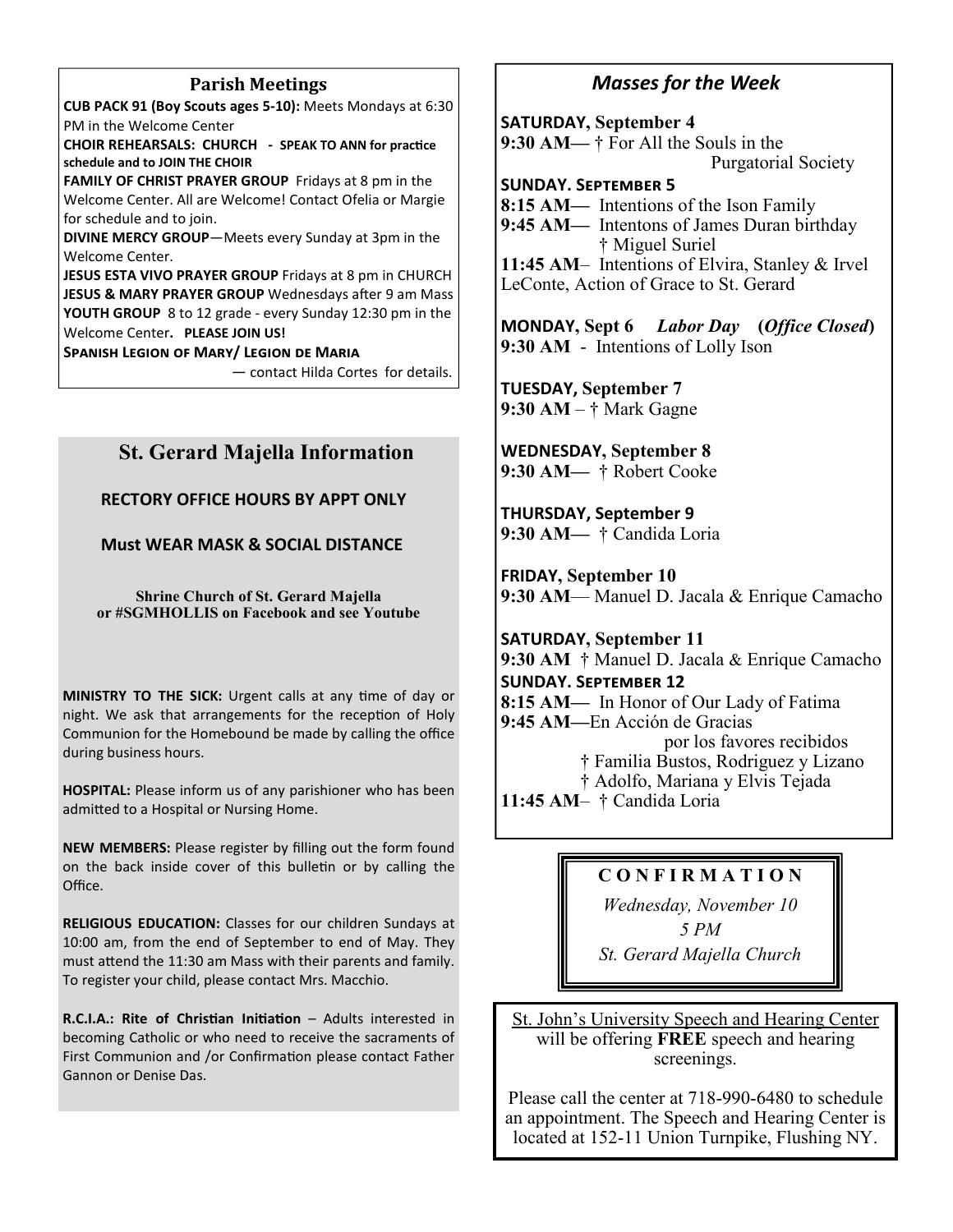### Pastor's Message

Happy Labor Day weekend and the Unofficial end of the Summer.

This time of year is about endings and new beginnings. It is a cycle of grace.

This Wednesday the Catholics Schools start up. Incarnation Academy has (as of the day I am writing this) 237 students, but there is still room for more new students. We are both in Person and Virtual (in this crazy world I wanted to give the parents the ability to discern what is best for their own family.)

Religious Ed is also starting up soon. We will be blessings the Catechists on a upcoming Sunday and then both parishes will start the week after that. As part of the new normal, everyone will wear masks, social distance, and cleaning is the norm, but Religious Ed will be fully in person this year. We will not be using any classrooms for now, because we would have to professionally clean them after each use. So we will use other spaces in both parishes.

We also welcome Fr Philip. Father is from Nigeria and will be studying Theology at St. John's University. He is in Residence at St. Gerard's rectory. His primary responsibility will be to go to school, study, and pray, but he will be saying mass publicly from time to time for us at both parishes as well.

Fr Nat will be moving on to serve full time in a parish in Queens (Our Lady of the Blessed Sacrament in Bayside.) This is because he has finished his degree and his Bishop gave him permission to stay and work full time in our Diocese and thanks to the Diocese, he has switched from a S Visa to a R1 Visa.

The Heating Pipe in the School of Incarnation is now completed. It cost 300,000 to fix, but if we did not fix it the building would not have had heat over the winter.

The  $AC$  in the Church of Incarnation is still waiting for Dept of Buildings approval. It will cost 60,000 to do and everything is ordered, but we need to wait for the permits. They will have to rip out the celling by the confessional to do the work.

At SGM we had to point some of the lintels above some of the windows at a cost of 30,000 but that is all done, unfortunately in the process of their work the broke part of the fence and a cement flag and a small section of the<br>stained glass window on 188<sup>th</sup> by the door. The company will pay to fix those at their cost, but it will take some time. Lastly we are Welcoming a new staff member to our family. Andrea Hernandez. Andrea will be our full time Youth Minister. She will serve at both parishes and the School and will also assist in Religious Ed of Both Parishes. Before the Pandemic both parishes had a growing and blessed Youth Minister, but like most things Covid took its toll. I had been praying about what to do for our families and young people, how to invite them back to church, how to nourish them. And then separately Andrea contacted me about the idea of a youth minister. I consider that an act of grace from God.

Andrea is a from Jamaica Queens. She is a Parishioner of Presentation of the BVM (our Neighbor) She is a Alumni of WYD Poland. She is a Graduate of Franciscan Univ. of Stubenville (where Dr Bob Rice, Dr John Bergsma, Dr Scott Hahn are teachers and where the famous Youth Conferences and Adult Conferences come out of). She is fluent in English and Spanish and she is excited to help our joint parish family nourish our young people.

As I said this is a time of endings and beginnings.

## 2021 Purgatoríal Society

Gloria Salveijo Ang Angelita Ang Sy Consuelo Ang Domingo Fred Lee Barnes Jr. Cirila Maria Batista Edita M. Batista Jose Valentin Batista Roman Batista **Audlyn Belfon** Jeanette Bocabella Francis Bocabella III Agnes Killane & Edwin Brunken, Sr. Marjorie Bynoe John J. Carey Gumercinda Castro John Henry Castro Araceli D. Cerez Stephen Ciligardos Bertha Cortes de Lopez Efraim Cruz **Christine Das** Jesu Alfredo Diaz **Tyler Eimont** Beata & Ariel de Guzman Leonor del Valle Gabriel D'Cruze Jacques Deleonard Rosaline Enemali **Andrew Fawcett** Eufemia Fontanilla Yeimy Olarte Gaona Arturo Olarte Sanchez Constancio Garcia Jr. Helen & Thomas Ghaney Gina Gennario Rafael Antonio Gomez Gloria Gonzales Nicholas Griginovich Aleiandrina Guzman Jose Antonio Guzman Jane Hannett Miguel Hidalgo Augusto & Elizabeth **Infante** Marven Javson Ana Garzon Jimenez Eileen & Brian Keller Francis & Loretta Killane Winston A. Lapaz Maria & Donato Lerario

**Donald Lerario Frank Leto** Barbara Louis-Laureuceau Antonio Lopez Roberto Lopez S. Helene Louigene **Catherine Ching Macuha** Rafaella & Agustino Maffattone Marie & Charles Maffetore Donald & Frances Maffetore Sal Massa **Martin McMaster Christine Melchione** Eva Mignardi Virgilio Mignardi Hilduara Molina Eleazar Morales Diana Norris Jeimy Olarte Mercedes Perez Pagkatipunan John & Veronica Parsolano John Jr. & Deena Parsolano Vincent Pereira Lillian & Arthur Pinder Benjamin Pineda Lisbon Prosper Donald Remiszewski Virginia B. Reves Luis Riveros Amado Rojas Cresensia Rojas Tomasina Rosario Helen Romanowski Sheila Rust **Adan Sanchez-Torres** Angelita Sanchez-Torres George & Hilda Schwenzer Lawrence Charles Smith Jerry Sperling **Shirley Stokely** Kathleen Stuart Juana Vargas Batista Oscar Velasquez Mary Rose Ventura Juanillo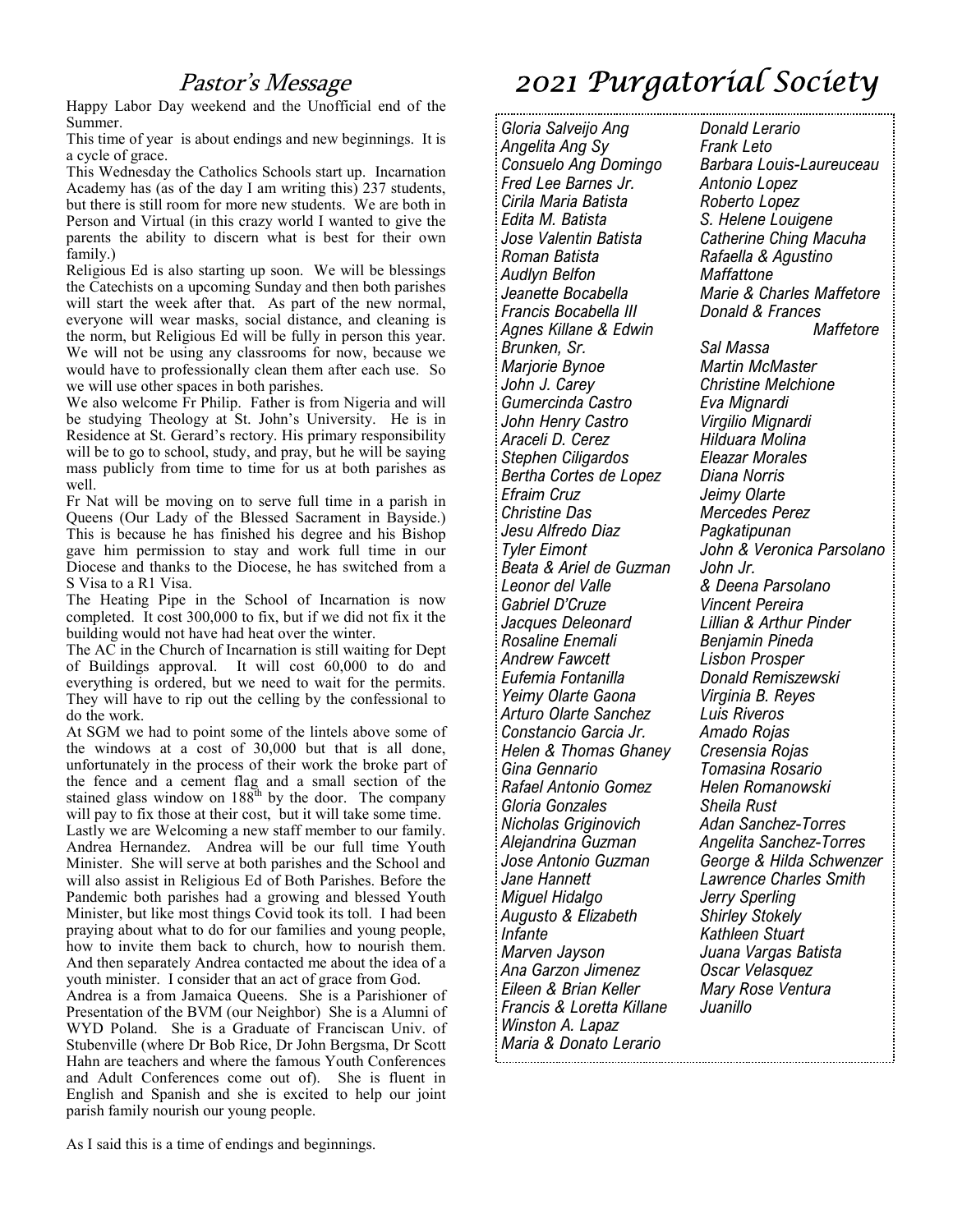## **HAITI NEEDS YOUR HELP**



Recently a 7.2 earthquake has struck Haiti and the people who survived need supplies.

What can you donate?

Hygienic Products: Soap, Shampoo, Cream, Deodorant, Paper Towels, Toilet Paper, Toothbrushes, Toothpaste, and Tampons

Non-Perishable Food: Rice, Beans, Vegetable oil, Macaroni, Juice, Milk Powder, Sugar, Plain Flour, and Cereal

Other Supplies: Detergent, Alcohol, Clorox, Sheets and Matches

All items can be brought to either the Saint Gerard Majella Rectory or the Incarnation Church Rectory.

Any questions please contact us at saintgerardm@gmail.com or (718)-468-6565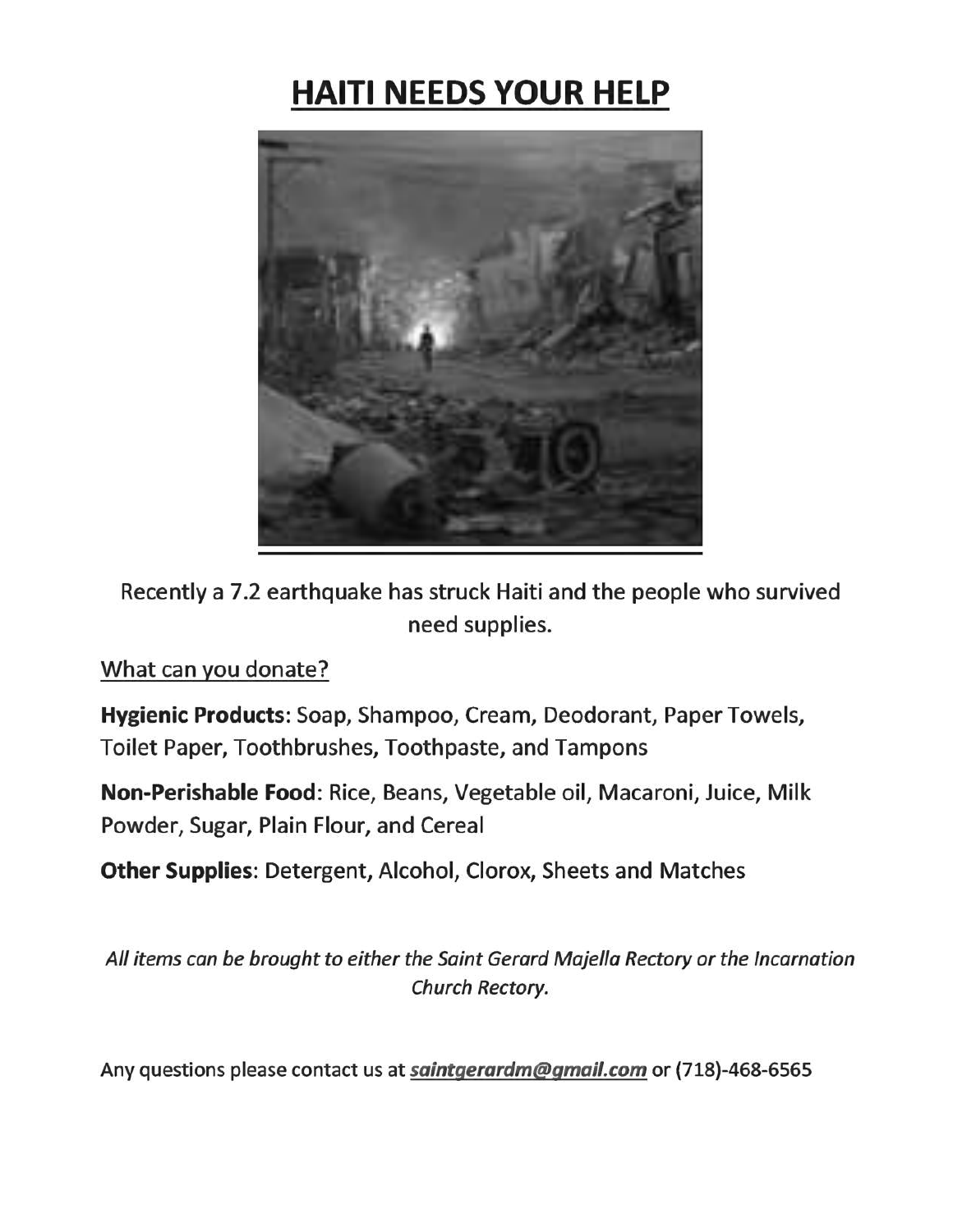#### Mensaje del Parrocco

Feliz fin de semana y "Día del Trabajo" y el fin no oficial del verano. Esta época del año es de finales y nuevos oncial del verano. Esta epoca del año es de miales y nuevos<br>comienzos. Es un ciclo de gracia. Este miércoles de se está estable normale se proposado se fueros comienzan las clases en las escuelas católicas. La Academia de la Encarnación tiene (hasta el día que estoy escribiendo esto) 237 estudiantes, pero todavía hay espacio para nuevos estudiantes. Las clases serán tanto presenciales como virtuales (en este mundo de locos he querido dar a los padres la posibilidad de discernir lo que es mejor para su propia familia).

El programa de Educación Religiosa también va a comenzar pronto. Vamos a bendecir a los catequistas en un próximo domingo y luego ambas parroquias comenzarán la semana siguiente. Como parte de la nueva normalidad, todo el mundo llevará máscaras, la distancia social y la limpieza es la norma, pero las clases de Ed. Religiosa será totalmente presencial este año. Por ahora no utilizaremos ninguna aula, porque tendríamos que limpiarla profesionalmente después de cada uso. Así que utilizaremos otros espacios en ambas parroquias.

También damos la bienvenida al Padre Philip. El Padre es de Nigeria y estudiará Teología en la Universidad de San Juan. Está en residencia en la casa parroquial de San Gerardo. Su principal responsabilidad será ir a la escuela, estudiar y rezar, pero también celebrará misa públicamente de vez en cuando para nosotros en ambas parroquias.

El padre Nat pasará a servir a tiempo completo en una parroquia de Queens (Nuestra Señora del Santísimo Sacramento en Bayside). Esto se debe porque ya ha terminado su carrera y su Obispo le dio permiso para quedarse y trabajar a tiempo completo en nuestra Diócesis y gracias a la Diócesis, ha cambiado de una Visa S a una Visa R1.

La tubería de calefacción de la Escuela de la Encarnación ya está terminada. Su arreglo costó  $$300.000$ , pero si no lo hubiéramos arreglado el edificio no habría tenido calefacción durante el invierno. El aire acondicionado en la iglesia de la Encarnación sigue esperando la aprobación del Departamento de Edificios. Costará \$60.000 y todo está ordenado, pero tenemos que esperar los permisos. Tendrán que arrancar el techo del confesionario para hacer el trabajo.

En San Gerardo tuvimos que reparar algunos de los dinteles de la parte superior de algunas de las ventanas a un costo de 30.000, pero todo ya se ha hecho; por desgracia, en el proceso de su trabajo se rompió parte de la valla y una bandera de cemento y una pequeña sección de la vidriera de la 188 por la puerta. La compañía pagará par esos arreglos, pero tomará algún tiempo.

Por último, estamos dándole la bienvenida a Andrea Hernández quien se unirá a nuestro equipo de personal. Ella será nuestra Ministra de la Juventud a tiempo completo y, servirá en ambas parroquias y en la Academia y también asistirá en la Educación Religiosa de ambas parroquias. Antes de la pandemia, ambas parroquias tenían un Ministerio de la Juventud en crecimiento. pero como la mayoría de las cosas, el covid terminó con él.

#### 5 de septiembre 23 domingo ordinario

Yo había estaba rezando y pensando qué hacer por " nuestras familias y los jóvenes, cómo invitarlos a volver  $\frac{1}{2}$  a la iglesia, cómo alimentarlos. Y entonces, por  $\frac{1}{2}$ " separado, Andrea se puso en contacto conmigo sobre la " " idea de un ministro de la juventud. Lo considero un acto " de gracia de Dios. Andrea es de Jamaica Queens. Es " feligresa de la iglesia de la Presentación de la BVM" " (nuestra parroquia vecina). Es graduada de la " " Universidad Franciscana de Stubenville (donde el Dr. Bob " Rice, el Dr. John Bergsma y el Dr. Scott Hahn son profesores y de donde salen las famosas Conferencias de ! " Jóvenes y de Adultos). Ella domina el inglés y el español " y está muy contenta de poder ayudar a nuestra familia !! parroquial y específicamente a nuestros jóvenes. Como endie die antes, éste es un tiempo de esperanzadores " comienzos. ¡Que Dios los bendiga!

**BAUTISMOS** Los bautismos en San Gerardo son cada segundo sábado del mes El bautismo en la Iglesia de la Encarnación son cada cuarto sábado del mes a las 2pm

<u> "secococococococococococococococococo</u>"

#### CONFIRMACION

10 de noviembre, miercoles

#### $5PM$

La iglesia San Gerardo

| <b>INCOME &amp; EXPENSES</b><br><b>August 29, 2021</b> |                 |
|--------------------------------------------------------|-----------------|
| <b>First Collection</b>                                | \$1,618.00      |
| <b>Second Collection</b>                               | 852.00          |
| <b>Total Collection</b>                                | \$2,470.00      |
| <b>Aver. Operating Cost/week</b>                       | (8,425.00)      |
| Income/Deficit/week                                    | $($ \$5,955.00) |